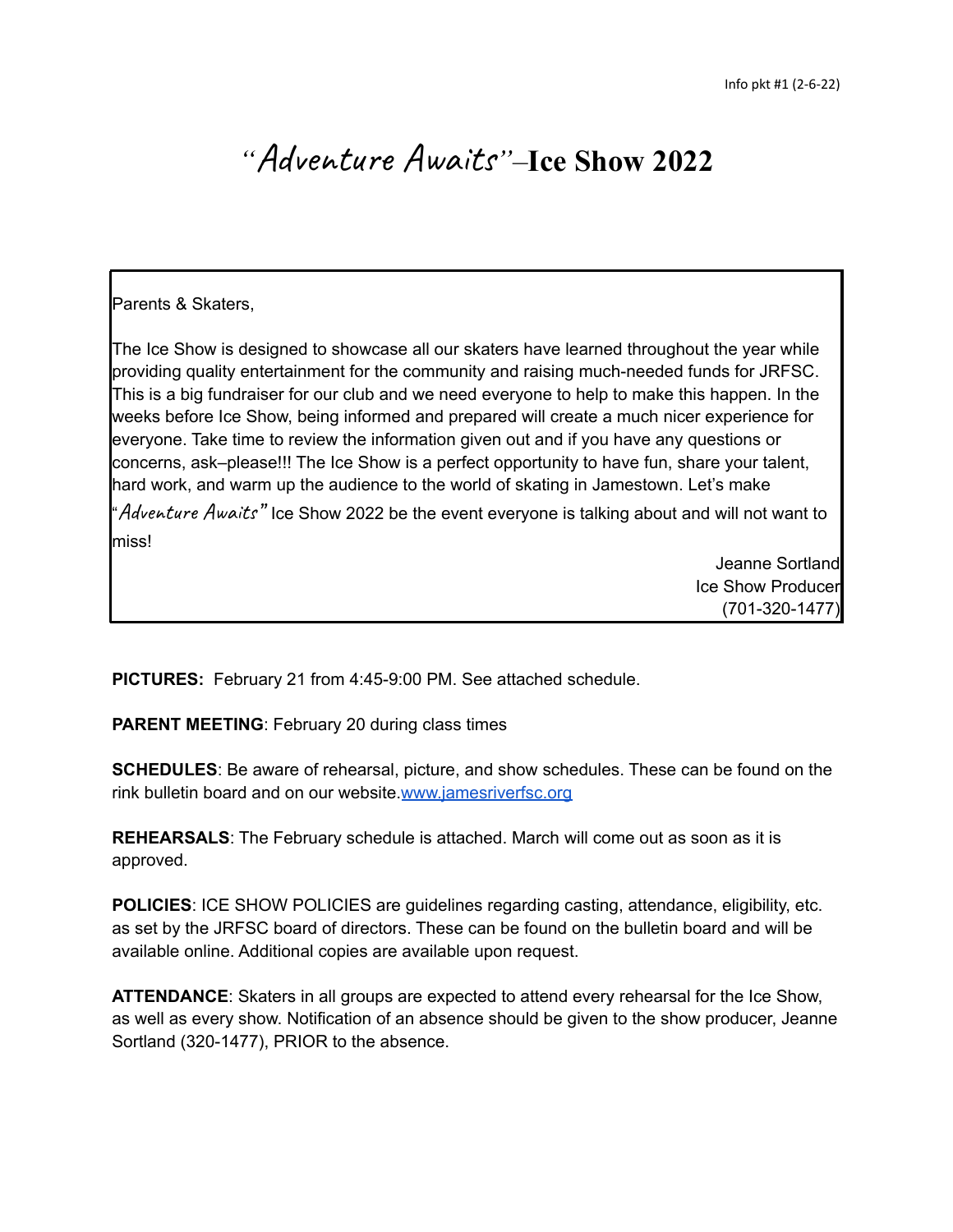**COSTUMES**: Costumes for group numbers are being arranged. Skaters may be asked to provide some items for their costumes. Skaters will be notified as to special needs if necessary. See Costume Notes later in this handout.

**TIMELINE**: February 20 is the last day of regular lessons. If your skater is not participating in the show, this is the end of their season. All show participants move forward with show rehearsals.

**SHOW REHEARSALS** begin on February 22. Only those skaters that are part of the cast for "Adventure Awaits" will be part of these rehearsals. Skaters will learn the choreography for their show numbers with the coaches. Junior Coaches do not regularly assist with show work. Please check your SCHEDULES carefully for the days and times your skater has rehearsals! Times and days may be DIFFERENT than classes. BE ON TIME for REHEARSALS. *This means skates on and ready to go on the ice.*

**ICE SHOW PICTURES**: February 21 from 4:45-9:00 for all groups at Trinity Lutheran Church. Additional Ice Show Information, Tickets, Show Logo apparel ordering, Happy Grams, and more will be available that evening. See Picture Handout for when your skater should arrive.

### **VOLUNTEERING:**

All families are expected to help put on this show and work 3 out of the 4 shows. There will be a volunteer sign-up at picture night so that you may serve in an area of your interest.

### **SHOW WEEK MAR 27-April 3**

\*\*\*All parents will need to assist with setting up the show, starting Sunday, March 27. Information will follow.

## **Show Week Rehearsals**:

Monday, March 28 Rehearsal of first-half of show Tuesday, March 29 Rehearsal of second-half of show Wednesday, March 30 Tech Rehearsal–Entire Show \*\*\*\*Thursday, March 31 Full Dress Rehearsal

\*\*ALL skaters are expected to be at rehearsals Monday, Tuesday, and Thursday\*\*\*\* All available Basic Level skaters are asked to attend Tech Rehearsal on Wednesday. All other skaters will be expected at Wednesday's Tech Rehearsal.

*Absences from any rehearsal need to be approved by the producer (Jeanne Sortland 701-320-1477), prior to the skater missing the rehearsal*.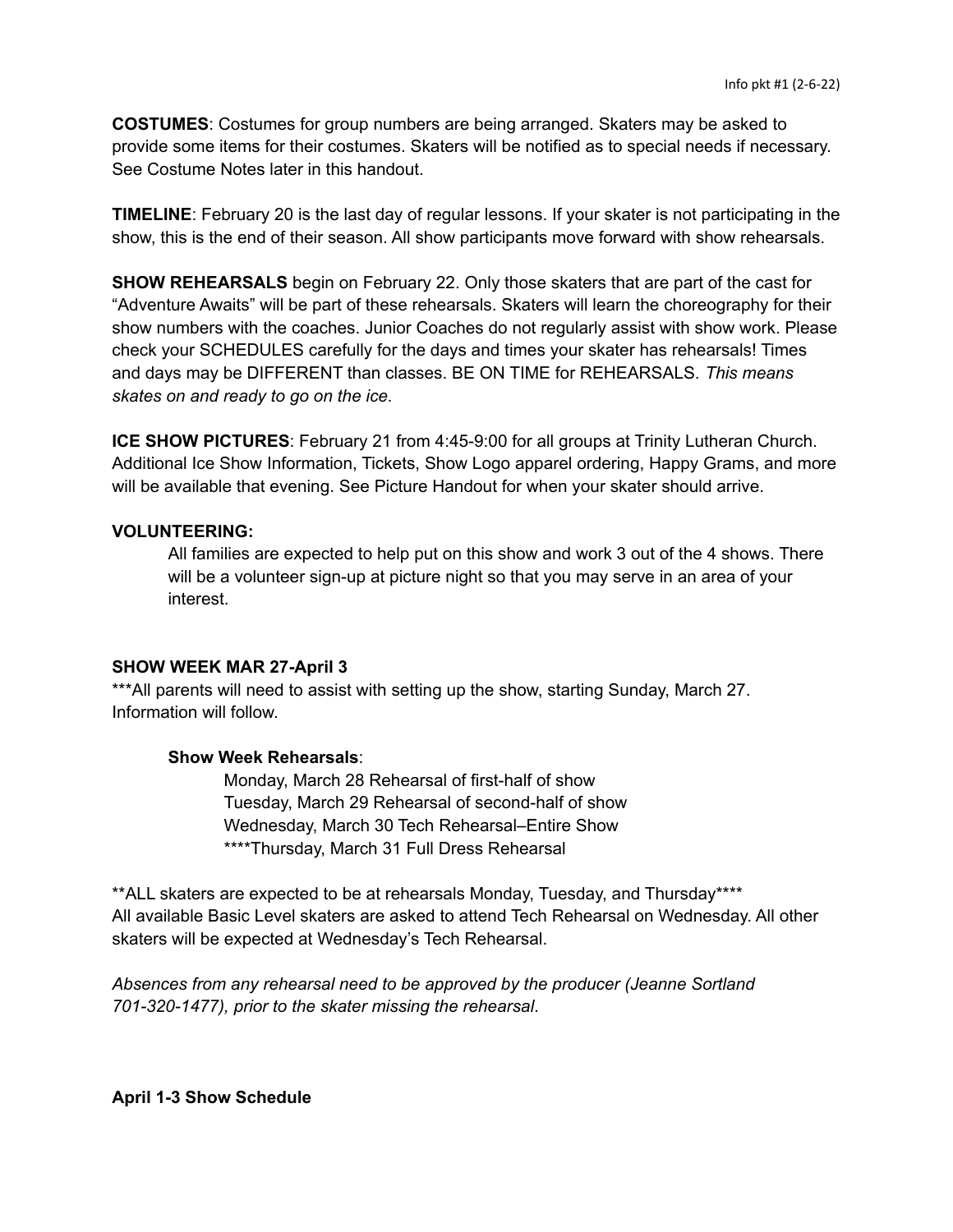Friday, April 1 Show at 7:00 pm Saturday, April 2 Shows at 2:00 pm & 7:00 pm Sunday, April 3 Show at 2:00 pm

\*PARENTS of VERY YOUNG skaters: (3-5 years of age) Show time is a very exciting and tiring week for everyone. Adequate rest and quiet times during the week will be very beneficial to all. Little skaters are expected to be at rehearsals during show week. If rehearsals begin to run late, parents are welcome to take their child home after they have rehearsed. ATTENDANCE during the DRESS REHEARSAL and SHOWS is mandatory! Even for our youngest skaters! When a skater is missing from a show number, it destroys the balance created during the choreography and causes problems. It is imperative for parents to determine if their child can handle the rigors of show week and all that is expected of them. While we try to be understanding with our youngest skaters, it is important that all skaters are present to perform. Non-attendance of a show is detrimental for the ENTIRE group.

## **COSTUME NOTES**:

*Groups*: Costumes will be provided. Some costumes will be rentals and must be returned. Non-rental costumes may be taken home. Items such as boot covers and bloomers will need to be returned to the club. Skaters will be notified if you are asked to provide any costume items, including tights.

*Opening* & *Closing* Numbers: Costumes will be provided.

*Duets*: Your costumes will be provided. Please be in contact with Annetta.

*Soloists*: You will be responsible for providing your own solo costume for the show. If you would like costume suggestions, ask the coaches or Annetta.

*Girls*: All girls will need non-shiny skating tights. Annetta will notify which skaters will need tights. These can be purchased in the JRFSC Boutique. Advanced skaters will also be wearing skating tights (not fishnets). Any costume questions: call Annetta at 701-269-9843.

*Boys*: All boys will need BLACK dress pants-no cuffed joggers or sweats. The pants should be long enough to cover the top of the skates. Belts are not necessary.

#### **ADDITIONAL INFORMATION**: